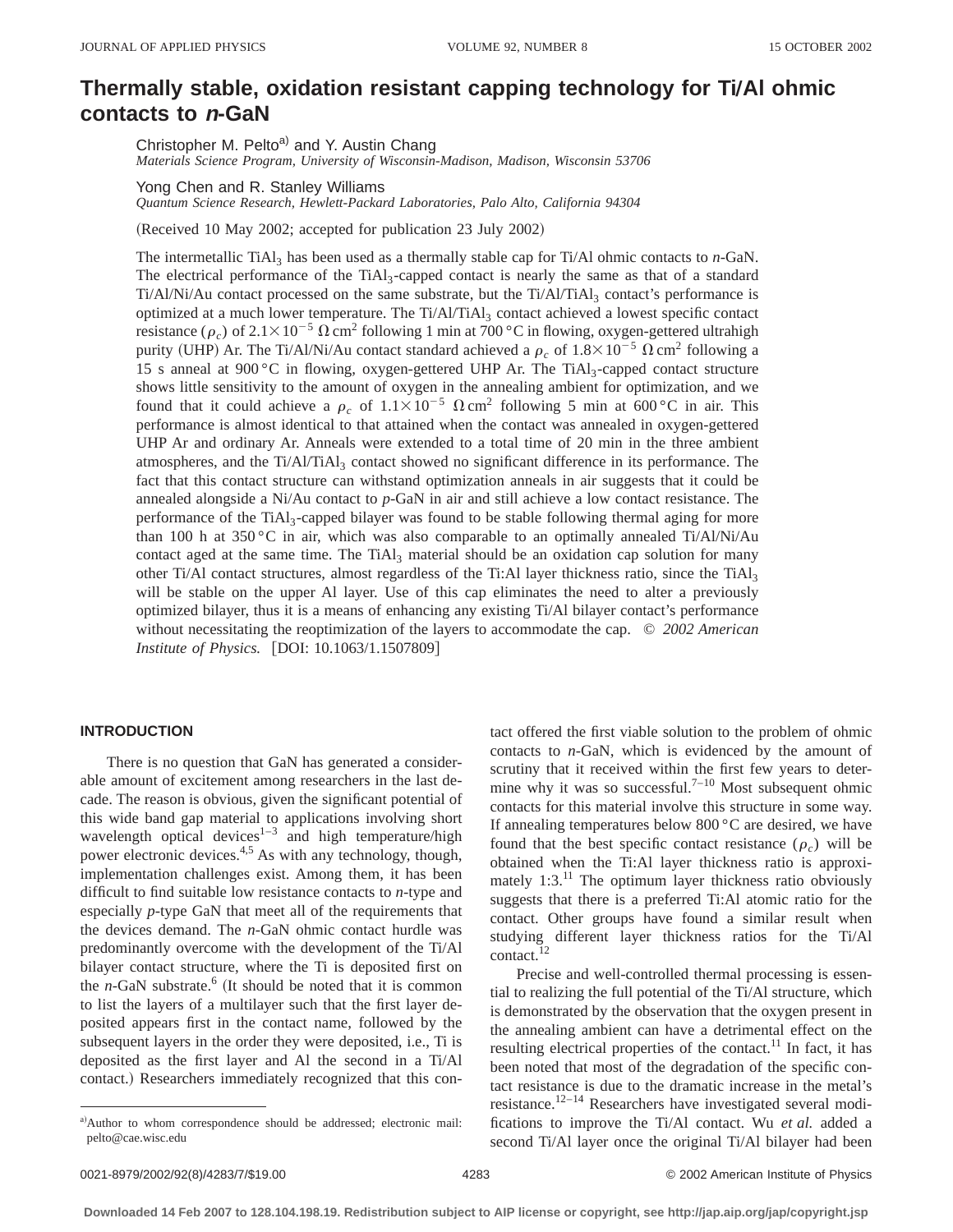annealed in order to decrease the metal film's sheet resistance.<sup>15</sup> This technique is not amenable to industrial application since a second alignment step is necessary to place the layer on top of the previously patterned and annealed one. A very successful solution has been found with the deposition of a Ni/Au bilayer directly on top of the Ti/Al that addresses the oxidation issue with much success. $6,16$  The Ni layer is used to prevent rapid diffusion of Au into the multilayer, but the Ni itself has a very high work function and is a questionable choice for use in an ohmic contact to an *n*-type semiconductor. Pt has been used in the place of Ni to stop the rapid diffusion of Au into the multilayer, although it really offers no more favorable characteristics than the Ni that it replaces. A study of the  $Ti/Al/Pt/Au$  contact (to Al-GaN) revealed that its behavior is very similar to the contact containing Ni.17 A Ti/Al/Ti/Au structure that has been recently investigated shows some promise, since it removes the problematic Ni layer in favor of a second Ti layer.<sup>14</sup> The researchers who developed this contact claim that the Ti and Au will form a robust, oxidation resistant layer at the surface, but this is unsubstantiated. The high mobility of the Au, when coupled with the incomplete ternary phase diagram of the Ti–Al–Au system, means that it is impossible to predict that the Au will remain near the film's surface rather than migrating to the metal/semiconductor interface.

Many of these contacts involve Au as the top layer. Au has dual characteristics as an excellent conductor and a noble metal, thus it seems a particularly good choice as an oxidation cap to maintain the contact's low sheet resistance following thermal treatment. Unfortunately, Au is not a very compatible material to these ohmic contact schemes, since it has a relatively high barrier height to  $n$ -GaN.<sup>18,19</sup> It has been observed that a Au oxidation cap is not effective when deposited directly on the Ti/Al bilayer.<sup>20</sup> Au is not thermally stable on the Al layer, and it can subsequently diffuse easily to the interface to increase the specific contact resistance by increasing the barrier height at the interface. The Ti/Al/ Ni/Au contact was the first viable contact system introduced, and it remains the benchmark against which all *n*-GaN ohmic contacts are measured. The group that suggested the Ti/Al/ Ni/Au contact intended the Ni and Au to react to form a robust cap on top of the Ti/Al portion of the contact.<sup>6</sup> Ni has been found to form an even higher barrier on *n*-GaN than Au,  $^{18}$  thus it is a higher risk than the Au for increasing the contact resistance if it manages to migrate to the interface. Fan *et al.* considered the problem of high work function metals in the contact, as well as the fact that the Ni and Al were likely to react, when they decided to make the Al layer much thicker than what was common in Ti/Al contacts to that point. The thicker layer of Al, well in excess of three times the thickness of the Ti layer, is intended to provide for reaction from both sides and keep the high work function metals away from the interface. Some of the excess Al can be consumed in the reaction with the Ni, but the ample thickness should provide enough for the Ti–Al reaction to occur as it does in the bilayer without significant changes. The optimum anneal for achieving the ideal compromise of low contact resistance and minimal interdiffusion seems to be a short period of 15–30 s at a temperature in excess of 900 °C. It should be noted that alloys that contain high work function elements might not offer the same problems to ohmic contact formation as the high work function elements by themselves. Ingerly *et al.* found that NiAl is in fact a very good ohmic contact to  $n$ -GaN.<sup>21</sup> Diffusion of these materials to the interface, where they will likely be in an alloyed state, may not be significantly detrimental to the ultimate performance depending on the mechanism responsible for the ohmic nature of the contact. The complexities of the possible operative mechanisms that could determine the electrical performance in a mixed interface contact (that contains many phases in the metal/semiconductor interfacial region) make prediction very difficult. As a first step in design considerations, though, it is probably best to try to prevent their presence in the interfacial region due to the possibility of raising the barrier height.

High work function elemental migration in the Ti/Al/ Ni/Au contact is revealed in two high-resolution transmission electron microscopy studies that were performed on this contact, albeit on slightly different substrates. Following a thermal treatment of 30 s at  $900\,^{\circ}\text{C}$  in N<sub>2</sub>, Ruvimov *et al.* identified crystallites of Ti–N and Ti–Al alloys at the interface, but they were also able to detect small amounts of Ni and Au in this region.<sup>7</sup> Bright *et al.* studied an identical contact structure deposited on an AlGaN substrate and annealed for 1 min at 900 °C in Ar. They found that there were Al–Ti crystallites at the interface that contained a significant amount of Au  $(25$  at. %) as well as Ni–Al and Al–Au alloys present throughout the contact.<sup>22</sup> It should be noted that the substrates used in Ruvimov's study were subjected to reactive ion etching (RIE) prior to the metal deposition. Ruvimov *et al.* suggested that the RIE treatment prior to film deposition could affect the reaction kinetics by significantly increasing the point defect density in the near surface region of the GaN. Such an effect has been observed in palladium silicide contacts that were deposited on RIE treated Si wafers, $23$  thus it is reasonable to assume that it could also happen in the nitride system. Without the RIE step, there would not be a large difference in the reactions between these two substrates since GaN and AlGaN form a continuous solid solution. The thermal stabilities would thus be only slightly affected by the difference in the composition of the  $Al_xGa_{1-x}N$  phase.

The Ti/Al/Ni/Au contact addresses the oxidation problem of the Ti/Al contact, but the price for the solution is paid in device implementation. The anneal must be at very high temperature for a short period of time to prevent significant amounts of the high work function Ni and Au elements from diffusing to the interface. These special annealing conditions are not a large concern for many nitride-based devices, but in the case of laser diodes, ohmic contact must be made to both *n*- and *p*-GaN in the same device. A significant advancement has been made in ohmic contact technology for *p*-GaN with the discovery that the specific contact resistance of the Ni/Au contact improves significantly when annealed in an oxidizing atmosphere.<sup>24,25</sup> When both the *n*- and *p*-type ohmic contacts are present on the same device, either a multistep deposition and anneal procedure must be employed (if possible), or a compromised annealing recipe must be determined that will not fully optimize either contact. An *n*-GaN contact that can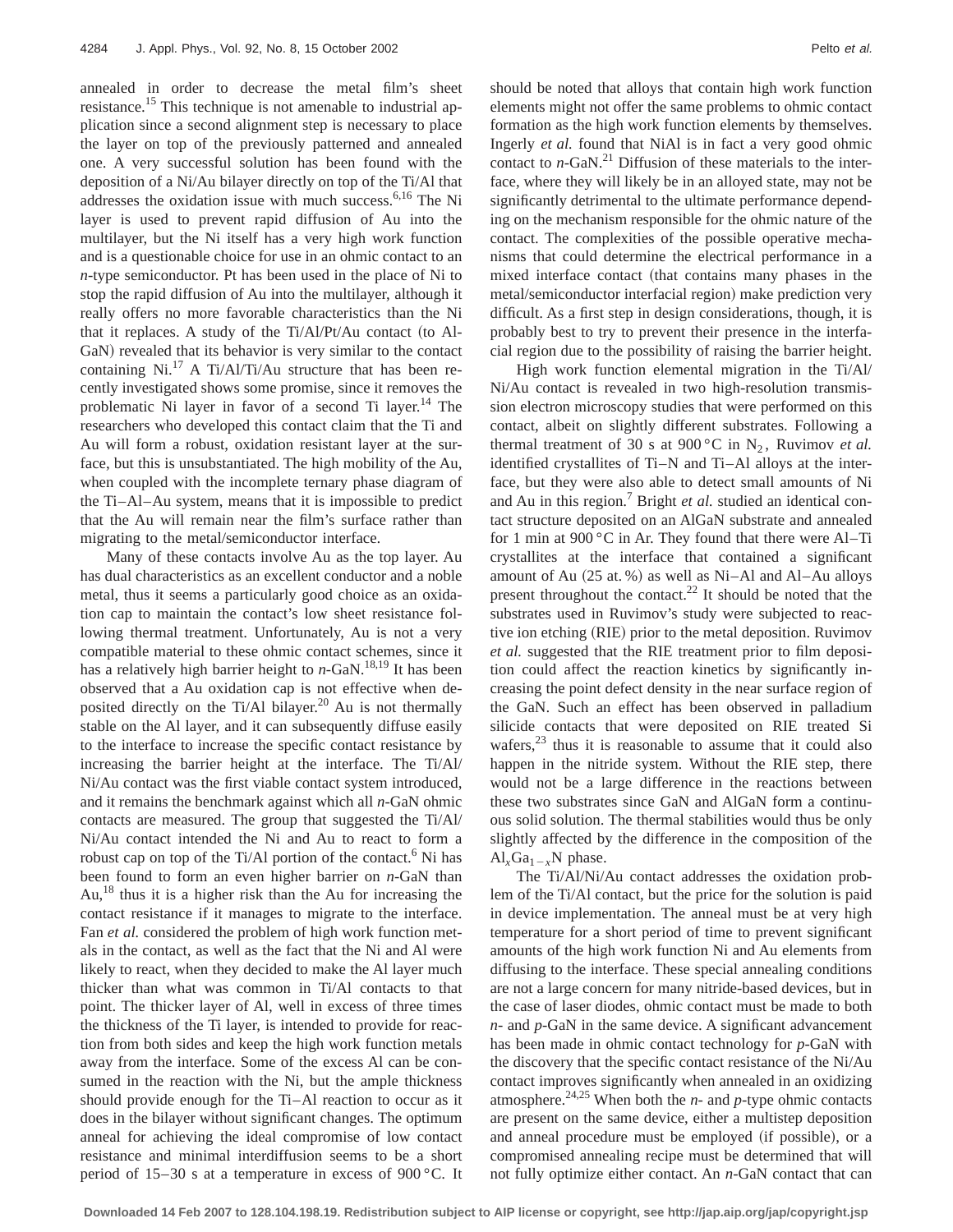achieve near optimum performance after a heat treatment of several minutes at a lower temperature and in an oxidizing ambient would be a tremendous step forward for these devices.

We have used a  $TiAl<sub>3</sub>$  layer as a thermally stable oxidation cap for the Ti/Al contact. This intermetallic cap has some attractive features that have been previously hard to find in the elemental and multilayered elemental caps. According to the bulk phase diagram,  $TiAl<sub>3</sub>$  is in equilibrium with Al, thus its presence in the contact structure will not adversely affect the reaction between the Ti and Al layers. Furthermore,  $TiAl<sub>3</sub>$  should be an excellent oxidation cap due to the formation of a very thin but continuous protective  $Al_2O_3$  layer at the surface.<sup>26,27</sup> The advantages of a thermally stable cap are obvious, since no alteration to a previously optimized bilayer contact would be necessary. Thin film studies and model calculations of Ti/Al multilayers have shown that  $TiAl<sub>3</sub>$  is always the first to form, but the final composition of the bulk depends on the overall composition of the structure.28,29 The observations made in these studies suggest that whenever the Al layer is three times or more than the thickness of the Ti in the bilayer,  $TiAl<sub>3</sub>$  will remain the stable phase after the anneal. Since the  $TiAl<sub>3</sub>$  phase is not expected to interfere with the Ti–Al reaction during thermal treatment, we intend to verify that it will also be suitable for designing a contact that can be optimized at significantly lower temperatures than those common to the Ti/Al/Ni/Au contact.

### **EXPERIMENTAL PROCEDURE**

The *n*-GaN substrate used in this study was grown by metalorganic chemical vapor deposition on a *c*-plane sapphire substrate. It is intentionally doped with Si, and the carrier concentration was determined by Hall measurement to be  $2-4\times10^{18}$  cm<sup>-3</sup>. The Ti(35 nm)/Al(115 nm)/TiAl<sub>3</sub>(50 nm) structures were deposited by dc magnetron sputtering of 2 in. targets with a background pressure of less than 2  $\times 10^{-7}$  Torr. Ti and Al targets were purchased commercially and have a purity of 99.99% and 99.998%, respectively. The  $TiAl<sub>3</sub>$  compound target was arc melted in our laboratory under ultrahigh purity (UHP) Ar of 99.995% purity, and we used starting materials consisting of Ti crystal (99.998% purity, metals basis) and Al shot (99.999% purity, metals basis). The target composition was checked by electron probe microanalysis with a Cameca SX-90 electron microprobe, and the alloy was found to be  $74\pm6$  at. % Al. There was an 8% uncertainty in the microprobe composition due to the difficulties with the Al standard, but the nominal concentration is close to TiAl<sub>3</sub>. A Ti(20 nm)/Al(100 nm)/Ni(20 nm)/Au(80 nm) contact, which is a structure that has been previously studied,<sup>16</sup> was fabricated on the same substrate as a standard for comparison and a control for the contact's performance. We chose to use the same structure as that of Papanicolaou *et al.* due to the fact that it closely matched the Ti:Al layer thickness ratio of our contact. The Ti/Al/Ni/Au multilayer was deposited via *e*-beam evaporation with a base pressure of  $4\times10^{-7}$  Torr.

TABLE I. Best specific contact resistances obtained for Ti/Al, Ti/Al/TiAl<sub>3</sub>, and Ti/Al/Ni/Au contacts processed on the same *n*-GaN substrates. All contacts were rapid thermal annealed in an oxygen-gettered UHP Ar ambient

| Annealing condition                   | Contact                 |                                           |                            |
|---------------------------------------|-------------------------|-------------------------------------------|----------------------------|
|                                       | Ti/A1<br>$600 °C/1$ min | Ti/Al/TiAl <sub>3</sub><br>$700 °C/1$ min | Ti/Al/Ni/Au<br>900 °C/15 s |
| $\rho_c$ ( $\Omega$ cm <sup>2</sup> ) | $3.1 \times 10^{-5}$    | $2.1 \times 10^{-5}$                      | $1.8 \times 10^{-5}$       |

All substrates were degreased in warm, ultrasonically agitated acetone and methanol. They were then subjected to a two step etching procedure developed earlier<sup>11</sup> that consisted of a 5 s dip in  $H_2SO_4$ : $H_3PO_4$ :DI  $H_2O$  (1:1:2) followed by a rinse and a 4 min dip in HCl:DI  $H<sub>2</sub>O$  (1:1:2) before photolithographic patterning. The patterned substrates were dipped for 25 s in HCl:DI  $H<sub>2</sub>O$  (1:1:4) immediately prior to entering them in their respective deposition chambers. Circular transmission line patterns were used to facilitate the electrical measurements. Rapid thermal processing was performed in an AG Associates Mini-Pulse RTA, and three annealing ambients were used in this study: UHP Ar that was passed through an oxygen-gettering tube, ordinary Ar, and air (no purge gas). The specific contact resistivities that are measured for increasing periods of annealing time were all taken on one specimen for each contact structure. The annealing time is the result of the total accumulated time at the process temperature and does not include the ramp up or cool down phases of each run. Long term thermal aging was performed in a box furnace in an air ambient on previously rapid thermal anneal-treated samples. All of the data points shown in the figures are the mean value of three or more measurements on different areas of the specimen. The error bars are the standard deviation of the mean for the specific contact resistances that were collected.

### **RESULTS AND DISCUSSION**

To assess the quality of each of the contacts, they were annealed at close to their optimum conditions in an ambient that was carefully controlled for oxygen. Many groups have used Ti/Al/Ni/Au contacts with very good success, and the most successful annealing recipes usually consist of a short run to a temperature in excess of 900 °C. We found that our Ti/Al/Ni/Au contact achieved a  $\rho_c$  of  $1.8 \times 10^{-5}$   $\Omega$  cm<sup>2</sup> following a 15 s anneal at 900 °C in flowing, oxygen-gettered UHP Ar. We have performed extensive experiments on Ti/Al contacts in the past, and this value is nearly a factor of 2 better than what we can commonly achieve with the uncapped bilayer contact on this particular substrate. We have found, though, that our bilayer Ti/Al contacts are optimized at a much lower temperature of about 600 °C for 1 min. The TiAl<sub>3</sub>-capped Ti/Al contact was found to have a lowest  $\rho_c$  of  $2.1\times10^{-5}$   $\Omega$  cm<sup>2</sup> following 1 min at 700 °C in flowing, oxygen-gettered UHP Ar. Table I shows the best values obtained for both capped contacts in comparison with a standard uncapped Ti/Al bilayer contact processed on the same substrate. It can be seen in Table I that the  $Ti/Al/TiAl<sub>3</sub>$  contact seems to shift the optimization temperature higher, but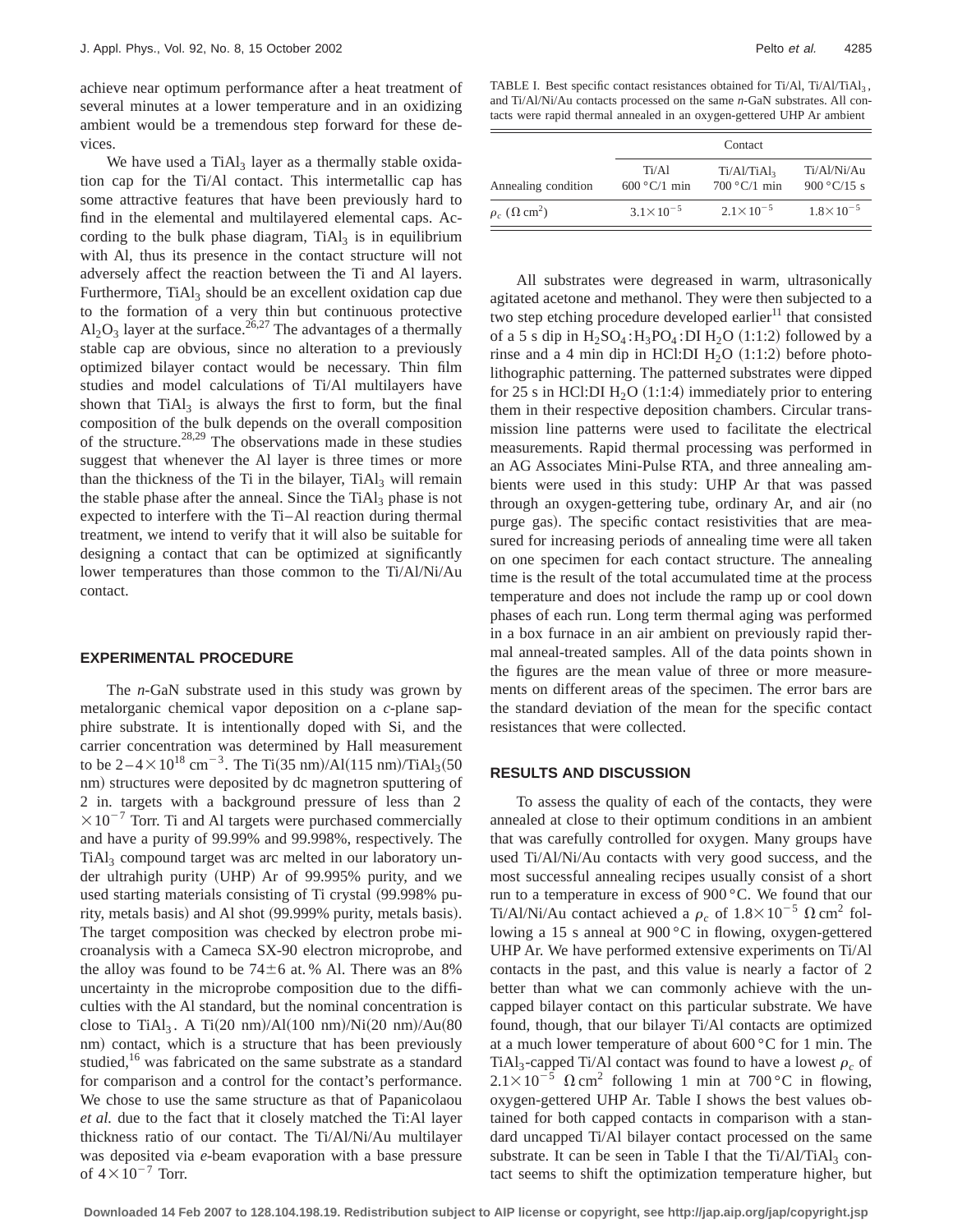

FIG. 1. Specific contact resistances of Ti/Al and Ti/Al/TiAl<sub>3</sub> contacts processed on the same *n*-GaN substrate. Both contacts were rapid thermal annealed in oxygen-gettered UHP Ar.

this is most likely due to the fact that the uncapped Ti/Al bilayer begins to degrade as the annealing temperature increases. Figure 1 shows the specific contact resistances of a  $TiAl<sub>3</sub>$ -capped and an uncapped  $Ti/Al$  contact resulting from different annealing treatments (in oxygen-gettered UHP Ar). The two contacts show very similar  $\rho_c$  values at the lower temperatures, but the uncapped contact begins to degrade very quickly while the capped contact remains more stable at the higher processing temperatures. Following a 700 °C anneal, the capped contact's specific contact resistance is nearly 1 full order of magnitude lower than that of the uncapped contact. It is certainly expected that the  $\rho_c$  values of the capped and uncapped Ti/Al contact should be very similar at the lower temperatures, because the  $TiAl<sub>3</sub>$  cap should not interfere with the mechanism operative in the original bilayer.

Since the Ti $Al_3$  cap for the Ti/Al contact is intended to protect the bilayer from oxidation, we annealed it in two ambients containing increasing levels of oxygen, namely ordinary 99.9% pure Ar and air. The Ti/Al/Ni/Au contact is used as an experimental control to qualify the performance of the TiAl<sub>3</sub>-capped contact, so they were both annealed at the same temperature of 600 °C in identical ambients. First, each contact was annealed at  $600\,^{\circ}\text{C}$  in ordinary Ar, where no special lengths were taken to purify the Ar of oxygen. The results of these annealing treatments are shown in Fig. 2. Both contacts can be seen to improve slightly between 1 and 5 min, but the  $TiAl<sub>3</sub>$ -capped contact clearly performs better at this temperature, since its  $\rho_c$  value eventually stabilizes at approximately  $1.3 \times 10^{-5}$   $\Omega$  cm<sup>2</sup> after a total time of 10 min at the process temperature. This is a factor of 10 lower than the best value achieved by the Ti/Al/Ni/Au contact under these conditions. The Ti/Al/TiAl<sub>3</sub> contact was annealed in flowing, oxygen-gettered UHP Ar for comparison (results not shown), and the minimum  $\rho_c$  under these conditions was found to be  $1.5 \times 10^{-5}$   $\Omega$  cm<sup>2</sup>. This performance is almost identical to that found in the ordinary Ar ambient with the higher oxygen content. The effect of the  $TiAl<sub>3</sub>$  oxygen cap is



FIG. 2. Specific contact resistances of Ti/Al/TiAl<sub>3</sub> and Ti/Al/Ni/Au contacts as a function of total accumulated time at 600 °C in ordinary Ar.

favorable considering that we have found the electrical performance of uncapped Ti/Al to be significantly affected by the oxygen content of the annealing ambient. $^{11}$ 

The ultimate test of an oxidation cap's effectiveness is obviously to anneal it in a very oxidizing atmosphere. For this test, we chose to anneal each contact in air by not introducing any purge gas into the RTA chamber once the door was closed, and the results are summarized in Fig. 3. Air was used because it has been found to be as effective as pure  $O_2$ when used as the purge gas when processing ohmic contacts to  $p$ -GaN.<sup>25</sup> We found that the performance of the Ti/Al/ Ni/Au contact was very similar to that obtained after it was annealed in the ordinary Ar ambient. The  $Ti/Al/TiAl<sub>3</sub>$  contact, similarly, was found to achieve a  $\rho_c$  of  $1.1 \times 10^{-5}$  $\Omega$  cm<sup>2</sup> following 5 min at 600 °C. This value is, again, almost identical to that achieved in the other two annealing ambients. This is a very positive result, indicating the effec-



FIG. 3. Specific contact resistances of Ti/Al/TiAl<sub>3</sub> and Ti/Al/Ni/Au contacts as a function of total accumulated time at 600 °C in air.

**Downloaded 14 Feb 2007 to 128.104.198.19. Redistribution subject to AIP license or copyright, see http://jap.aip.org/jap/copyright.jsp**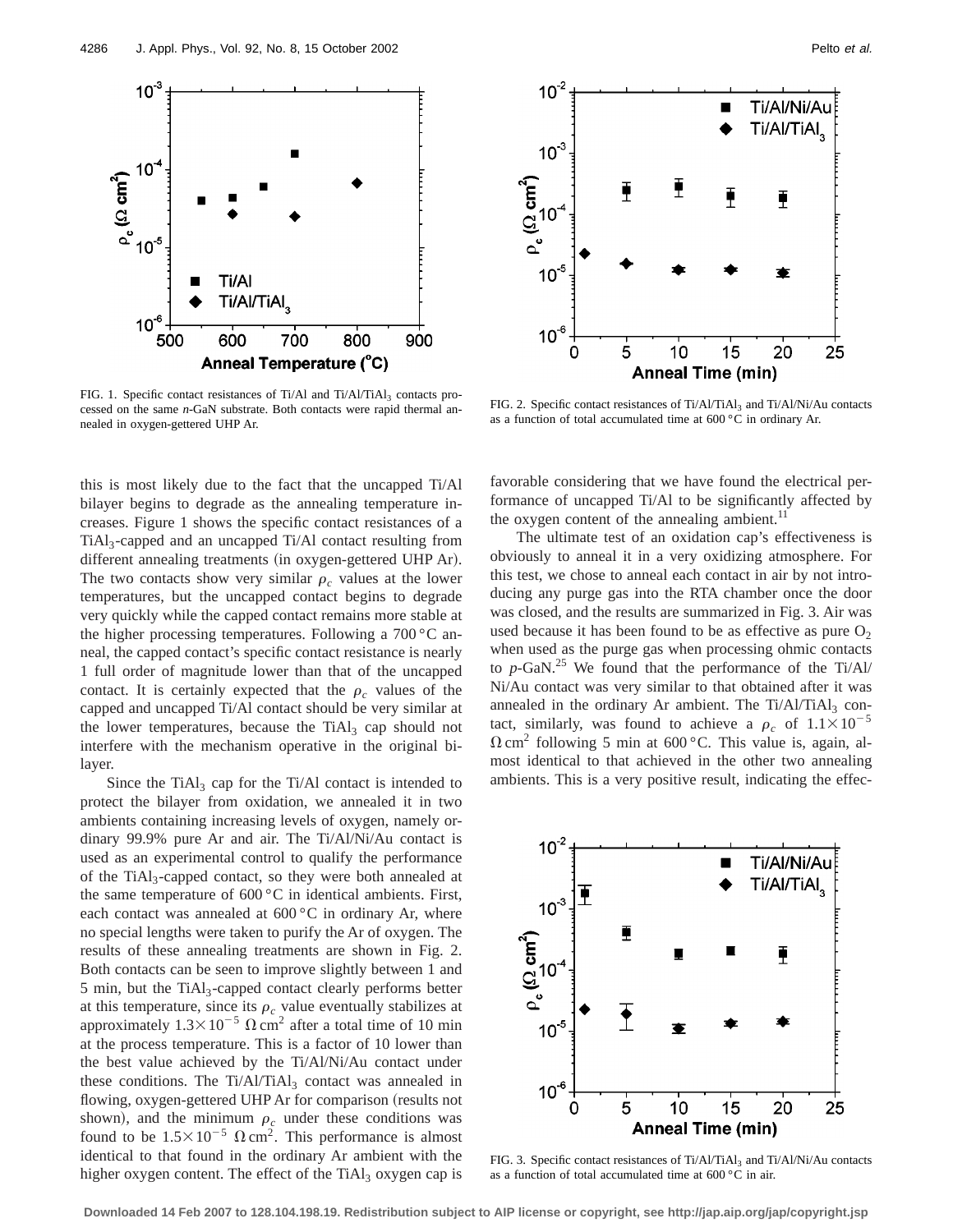

FIG. 4. Specific contact resistances of Ti/Al/TiAl<sub>3</sub> and Ti/Al/Ni/Au contacts as a function of total accumulated time at  $350\,^{\circ}\text{C}$  in air. The Ti/Al/TiAl<sub>3</sub> contact was previously annealed for a total of 20 min at 600 °C and stored at room temperature for more than 30 days. The Ti/Al/Ni/Au contact was previously annealed for 15 s at 900 °C and stored at room temperature for more than 30 days.

tiveness of the oxidation cap, and it proves that the performance of the Ti/Al/TiAl<sub>3</sub> is insensitive to the amount of oxygen in its annealing atmosphere.

Longer-term thermal aging was performed to see if the contacts experienced any degradation in their performance over time. The Ti/Al/TiAl<sub>3</sub> sample that was annealed at 600 °C for a total of 20 min in the air ambient was measured again after storage at room temperature (RT) in air more than 30 days. The  $\rho_c$  value that was measured was  $1.3 \times 10^{-5}$  $\Omega$  cm<sup>2</sup>, which had not significantly changed from the value measured immediately following the anneal. Likewise, a Ti/ Al/Ni/Au sample that was annealed at 900 °C in the UHP oxygen-gettered Ar was measured again after storage at RT in air for the same amount of time. The  $\rho_c$  value that was measured was  $3.1 \times 10^{-5} \Omega \text{ cm}^2$ , which was also not significantly different than the value measured immediately following the anneal. It should be noted this Ti/Al/Ni/Au specimen was different than the one reported previously for the  $900 \degree C/15$  s anneal, which was done for experimental reasons. Both contacts were placed in a box furnace and annealed in air at 350 °C. No significant degradation in electrical performance was observed, as can be seen in Fig. 4, but it should be noted that it took more work to get the reading from the TiAl<sub>3</sub>-capped contact after the longest aging step. This is presumably due to a slightly thicker surface oxide than had been formed in the previous experiments, and the extra effort was to make good contact with the probe tips with the intact metal underneath. The formation of additional oxide could be the result of other Ti–Al phases in the cap, resulting from slight nonstoichiometry of the metal composition on the Ti-rich side of TiAl<sub>3</sub>.<sup>26</sup> Small amounts of other Ti–Al phases, that are more susceptible to oxidation, could lead to degradation of the contact, although we do not know if this is the case for our contact. The Ti/Al/Ni/Au contact's performance is known by other researchers to remain stable over time, and our TiAl<sub>3</sub>-capped contact can be seen to per-

form likewise. This suggests that the mechanism responsible for our contact's success is robust enough for device implementation. At first glance, this result seems almost trivial, but other contacts have been found to degrade over time during storage, which indicates environmental factors that can influence the contact's stability. $30,31$  The stability of this contact at higher temperatures in an air environment is also potentially useful for the implementation in a device. Devices that are operated under high current conditions, such as laser diodes, have the potential to generate a lot of heat. If such a device is operated in an air ambient, it would be particularly susceptible to a shortened lifetime if the contacts cannot withstand these conditions. The thermal stability of the  $Ti/Al/TiAl<sub>3</sub>$ contact could successfully address this issue.

Earlier work performed by our group indicated that the amount of oxygen in the annealing ambient has a profound effect on the performance of the Ti/Al contact. It should be reiterated that the degradation of the contact's performance after more extreme annealing conditions is not always due to an increase in the resistance from the metal/semiconductor interface, even though the measurement of the specific contact resistance parameter is usually where such degradation is observed. Actually, the increase in the measured  $\rho_c$  is often the result of an increase in the metal's sheet resistance *Rm* due to the convolution of this parameter in the measurement of  $\rho_c$ , as has been shown by other groups.<sup>12,22,32</sup> The transmission line technique and the modified circular transmission line technique, where the latter is used in this study, both calculate  $\rho_c$  from the  $R_m$  value that is obtained from a least squares fit to the experimental data. Since the relationship between  $\rho_c$  and  $R_m$  is linear, a significant increase in the metal sheet resistance, such as is likely to occur if there is significant oxidation of the metal, will show up as an increase in the specific contact resistance. $32,33$ 

Depositing the  $TiAl<sub>3</sub>$  cap virtually eliminated the degradation of the measured  $\rho_c$  as the oxygen level increased to around 20% (air). We attribute this to the ability of Ti-Al alloys to form a thin protective aluminum oxide layer at the surface of the metal film, thus protecting the bulk of the film from further oxidation. Even though pure Al can form a protective oxide layer, the situation in the bilayer case is not as favorable as that with the alloy cap. When the bilayer is annealed at temperatures in excess of the melting point of Al  $(660\degree C)$  for bulk Al), balling of this layer can cause the  $Al_2O_3$  layer that forms to be discontinuous. Such a layer will not offer significant protection. Also, microstructural studies of bilayer contacts have shown that the oxide layer on Al can be in excess of 25  $\mu$ m thick following thermal treatment, which is a significant amount of the overall thickness of the metal film.<sup>34</sup> The TiAl<sub>3</sub> capping film, though, is refractory in nature and will not degrade until temperatures exceed  $1300 \degree C$ , thus no significant change in its morphology is expected at the annealing temperatures common to the processing of these contacts. It is particularly fortuitous that the  $TiAl<sub>3</sub>$  phase is thermally stable on the top of the Ti/Al contact, because this particular Ti–Al intermetallic is the only one known to form a stable and continuous protective  $Al_2O_3$ oxide scale, which is attributed to its high Al content.<sup>26,27</sup> For these reasons, the metal film conductivity of the capped con-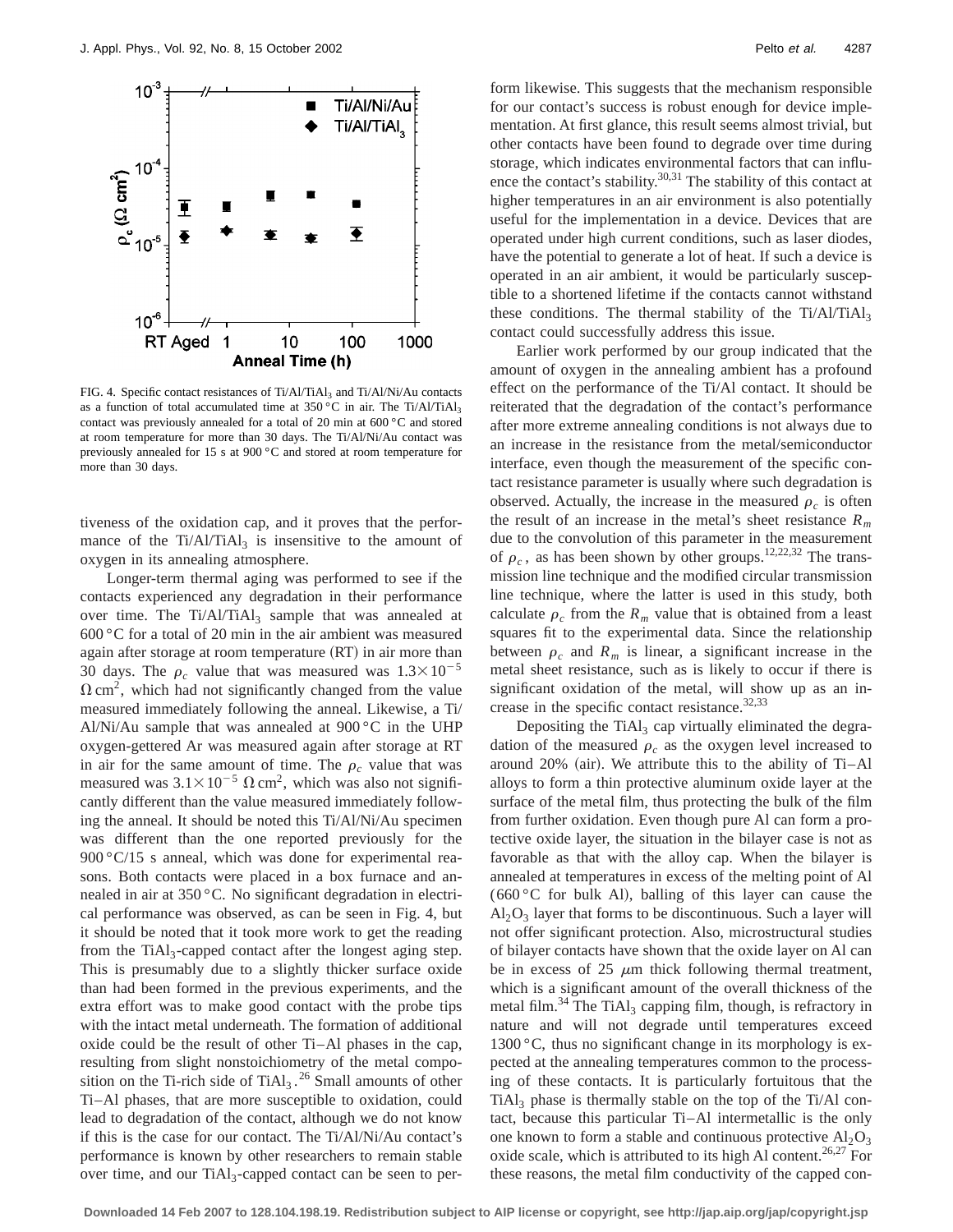

FIG. 5. GAXRD of an annealed Ti (35 nm)/Al (115 nm) bilayer deposited on GaN following two different annealing treatments. An incident angle of 1° was used. Following an anneal at 600 °C for 1 min, the structure has clearly transformed to the  $DO_{22}$  phase of TiAl<sub>3</sub> with some excess Al remaining.

tact is not as adversely affected. The glancing angle x-ray diffraction  $(GAXRD)$  of our uncapped Ti/Al structure revealed that the bilayered structure reacts to become predominantly the  $DO_{22}$  TiAl<sub>3</sub> phase with some excess Al remaining following a 1 min anneal at 600 °C in UHP oxygen-gettered Ar, as shown in Fig. 5. Kwak *et al.* found that a Ti/Al structure with the same nominal layer thickness ratio also was found to be TiAl<sub>3</sub> following a 600 °C anneal.<sup>12</sup> This suggests that a TiAl<sub>3</sub> layer deposited on top is actually a perfect cap for this contact structure, because it can allow the Ti and the Al to react to completion without intervening due to the thermodynamic stability of the TiAl<sub>3</sub>/Al interface. The presence of excess Al would not be expected to be seriously detrimental to contact performance, since it would not cause any further reaction.

The stability on Al is also an attractive attribute for the possible application of the TiAl<sub>3</sub> cap, because it is not uncommon to find that different research groups have settled on slightly different layer thickness ratios in their bilayer structures that seem to be optimized for their process and substrate.<sup>11</sup> All of the recipes involve Al as the topmost layer in the Ti/Al structure, so the TiAl $_3$  cap should be compatible with all of them without altering the critical features of the reaction, as discussed previously. The TiAl<sub>3</sub> would not be expected to remain thermally stable if deposited on a structure where the Ti:Al layer thickness ratio is significantly less than 1:3, since all of the Al will be consumed in the bilayer reaction and residual Ti will remain. In this case, other titanium aluminides are expected to form based on the bulk phase diagram.

## **CONCLUSIONS**

We have shown that  $TiAl<sub>3</sub>$  is a very effective oxidation cap for Ti/Al ohmic contacts to *n*-GaN. The Ti/Al/TiAl<sub>3</sub> contacts were optimized at a significantly lower temperature than Ti/Al/Ni/Au contacts that were processed on the same substrates, but the ultimate specific contact resistance was virtually the same for both structures. Furthermore, the  $Ti/Al/TiAl<sub>3</sub>$  contacts were found to be very insensitive to the amount of oxygen in the annealing ambient, as they achieved the same specific contact resistance when annealed in oxygen-gettered UHP Ar, ordinary Ar, and air. This suggests that the  $Ti/Al/TiAl<sub>3</sub>$  contact is a potential candidate for implementation in devices that require both *n*- and *p*-GaN contacts on the same wafer, since it can achieve near optimal performance in an oxidizing anneal at roughly the same temperature as that common for Ni/Au contacts to *p*-GaN. Additionally, the  $TiAl<sub>3</sub>$  cap's stability on Al allows this oxidation cap to be used on almost any existing Ti/Al contact structure without changing the layer thickness ratio. The

#### **ACKNOWLEDGMENTS**

key layers.

The authors would like to thank G. Jiang for her work to obtain the GAXRD diffraction pattern of our Ti/Al bilayer, as well as P. F. Ladwig for his critical review of this article. The *n*-GaN substrates were supplied by T. Takeuchi of Agilent Technologies, Inc. This work has been funded under the NSF Grant No. DMR-9902885.

 $TiAl<sub>3</sub>$  layer will not interfere in the reaction of the other two

- <sup>1</sup>H. Morkoc, S. Strite, G. B. Gao, B. Sverdlov, and M. Burns, J. Appl. Phys. 76, 1363 (1994).
- 2S. Nakamura, M. Senoh, N. Iwasa, and S. Nagahama, Jpn. J. Appl. Phys., Part 2 34, L797 (1995).
- $3$  S. J. Pearton, J. C. Zolper, and R. J. Shul, J. Appl. Phys. **86**, 1 (1999).
- 4O. Aktas, Z. F. Fan, S. N. Mohammad, A. E. Botchkarev, and H. Morkoc, Appl. Phys. Lett. **69**, 3872 (1996).
- <sup>5</sup>S. C. Binari, K. Doverspike, G. Kelner, H. B. Dietrich, and A. E. Wikenden, Solid-State Electron. 41, 177 (1997).
- 6Z. Fan, S. N. Mohammad, W. Kim, O. Aktas, A. E. Botchkarev, and H. Morkoc, Appl. Phys. Lett. 68, 1672 (1996).
- <sup>7</sup> S. Ruvimov *et al.*, Appl. Phys. Lett. **69**, 1556 (1996).
- 8B. P. Luther, S. E. Moheny, T. N. Jackson, M. Asif Khan, Q. Chen, and J. W. Yang, Appl. Phys. Lett. **70**, 57 (1997).
- <sup>9</sup>B. P. Luther, J. M. DeLucca, S. E. Mohney, and R. F. Karlicek, Jr., Appl. Phys. Lett. **71**, 3859 (1997).
- 10P. Ruterana, G. Nouet, Th. Kehagias, Ph. Komninou, Th. Karakostas, M. A. di Forte Poisson, F. Huet, and H. Morkoc, Phys. Status Solidi A **176**, 767 (1999).
- <sup>11</sup>C. M. Pelto, Y. A. Chang, Y. Chen, and R. S. Williams, Solid-State Electron. 45, 1597 (2001).
- <sup>12</sup> J. S. Kwak, S. E. Mohney, J.-Y. Lin, and R. S. Kern, Semicond. Sci. Technol. **15**, 756 (2000).
- 13M. E. Lin, Z. Ma, F. Y. Huang, Z. F. Fan, L. H. Allen, and H. Morkoc, Appl. Phys. Lett. **64**, 1003 (1994).
- 14D.-F. Wang, F. Shiwei, C. Lu, A. Motayed, M. Jah, S. N. Mohammad, K. A. Jones, and L. Salamanca-Riba, J. Appl. Phys. 89, 6214 (2001).
- 15Y. Wu, W. Jiang, B. Keller, D. Kapolnek, S. DenBaars, and U. Mishra, Topical Workshop on III-V Nitrides Processing, Nagoya, Japan, 1995.
- <sup>16</sup>N. A. Papanicolaou, M. V. Rao, J. Jittereder, and W. T. Anderson, J. Vac. Sci. Technol. B 19, 261 (2001).
- $^{17}$  S. J. Cai, R. Li, Y. L. Chen, L. Wong, W. G. Wu, S. G. Thomas, and K. L. Wang, Electron. Lett. 34, 2354 (1998).
- 18A. C. Schmitz, A. T. Ping, M. Asif Khan, Q. Chen, J. W. Yang, and I. Adesida, J. Electron. Mater. **27**, 255 (1998).
- $19$  S. K. Noh and P. Bhattacharya, Appl. Phys. Lett. **78**, 3642  $(2001)$ .
- $20$  C.-T. Lee and H.-W. Kao, Appl. Phys. Lett. **76**, 2364 (2000).
- 21D. B. Ingerly, Y. Chen, R. S. Williams, T. Takeuchi, and Y. A. Chang, Appl. Phys. Lett. **77**, 382 (2000).
- 22A. N. Bright, P. J. Thomas, M. Weyland, D. M. Tricker, and C. J. Humphreys, J. Appl. Phys. **89**, 3143 (2001).